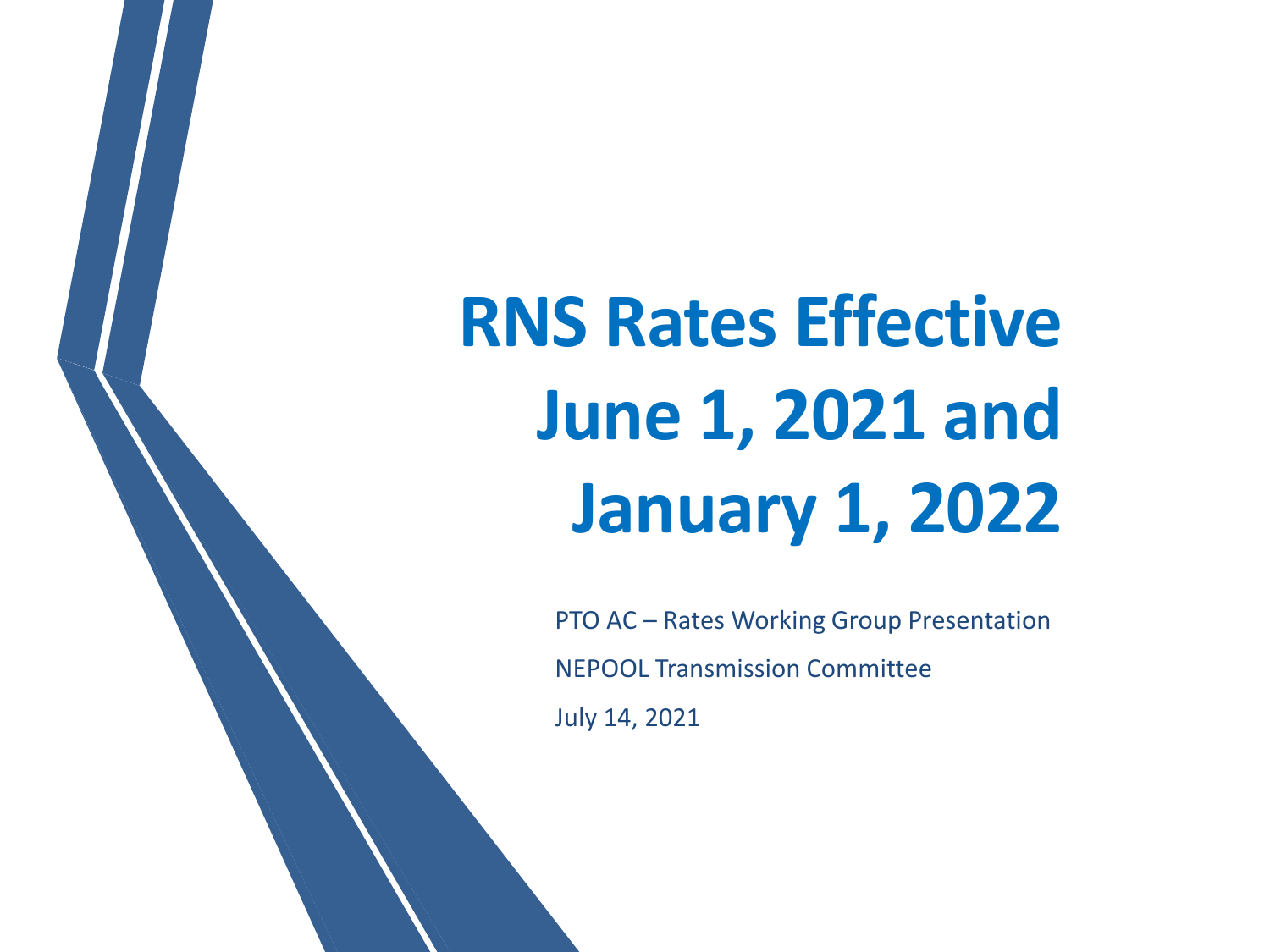## **Presentation Overview**

#### Settled Formula Rate Overview

- Background
- **Annual Protocols Process**

#### General Rate Overview – June 1, 2021 RNS Rate

- **E** Summary of 2021 RNS Rate Change
- **E** Annual Transmission Revenue Requirements (ATRR)
- Regional Forecast Summary (2021)
- **E** Annual True-up Summary
- RNS Load and Other ATRR Impacts

#### General Rate Overview – January 1, 2022 RNS Rate

- **Transition Forecast Template Details**
- 2022 RNS Rate Summary
- Regional Forecast Summary (2022)
- Supplemental 2022 RNS Rate Order No. 864 Compliance

#### Appendix

**Historical PTF Investment and RNS Rates**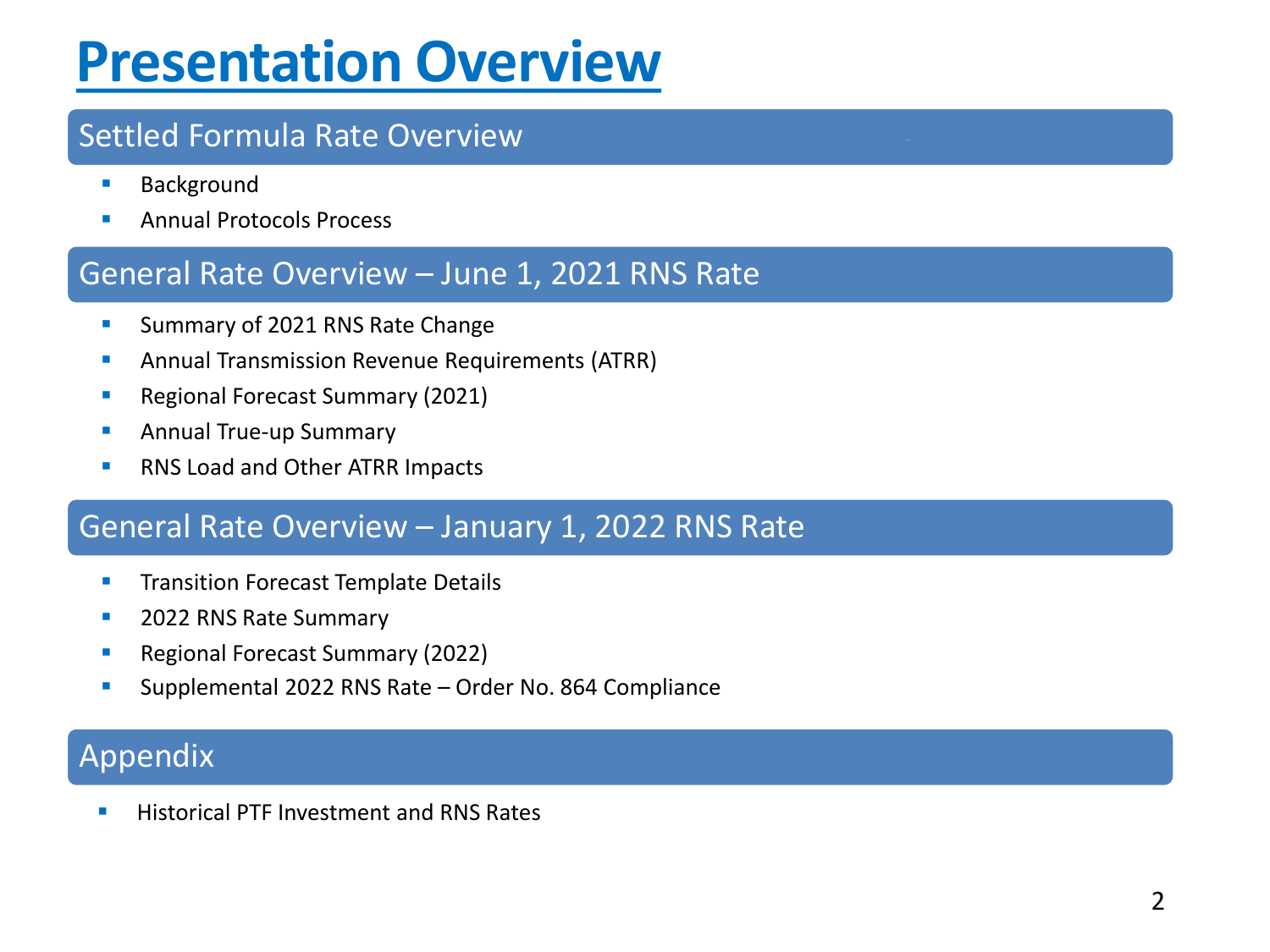# **Settled Formula Rate Overview**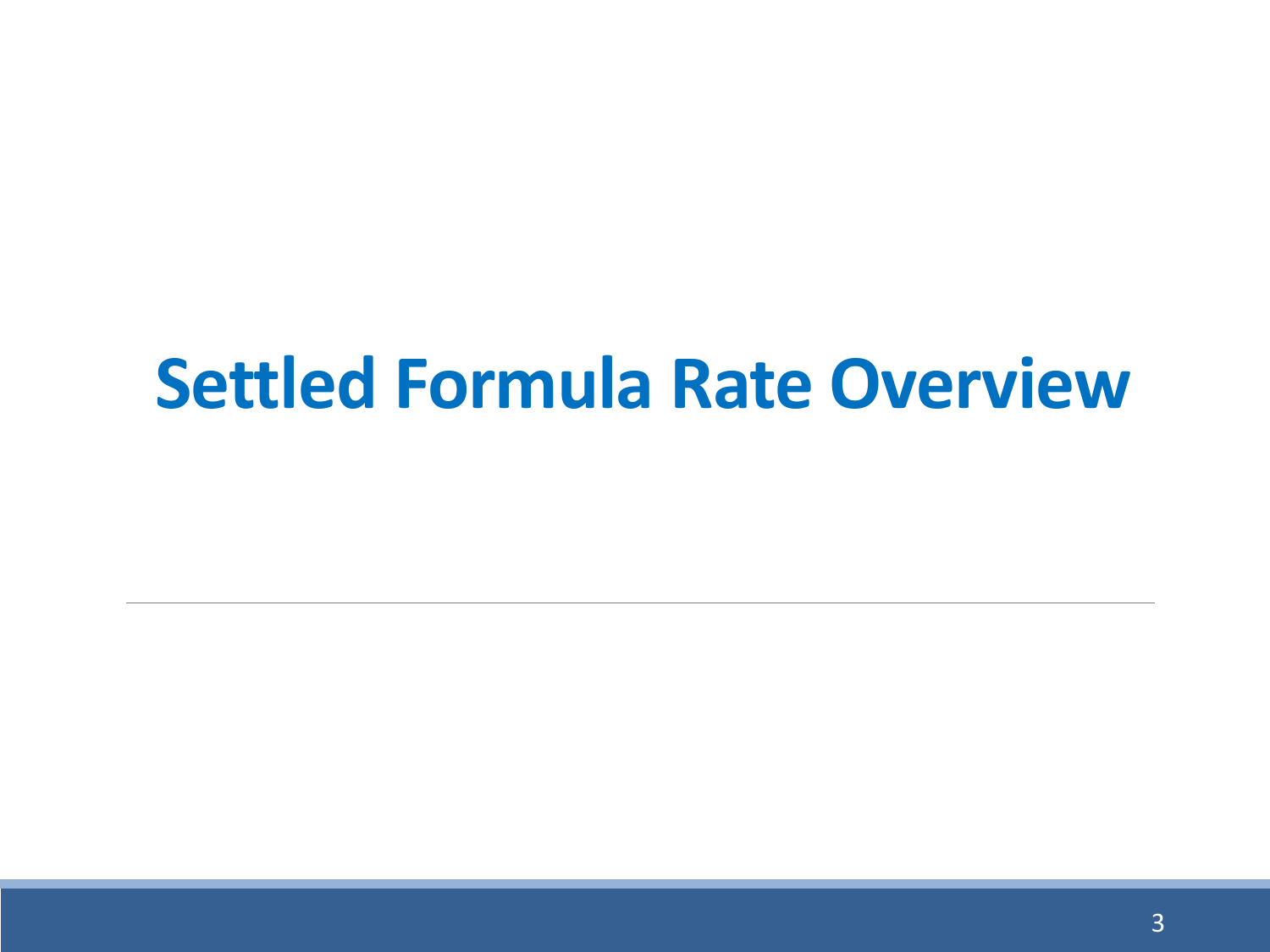# **Settled Formula Rate Background**

#### ❑ **Settled Formula Rate ("SFR") – approved Docket No. ER20-2054 on December 28, 2020**

- **Annual Protocols effective June 15, 2021 with Annual Update Filing posted on ISO-NE website**
- **EXTER Effective January 1, 2022 subject to Transition Period** 
	- o Transition Period for setting January 1, 2022 and January 1, 2023 rates using Transition Forecast Templates prior to full implementation of SFR
- **New SFR will be utilized for calculating actual (true-up) 2022 revenue requirements and setting** rates effective January 1, 2024
- **Annual Meeting Presentation to take place at NEPOOL summer meeting whereby the PTOs explain** the RNS rate change generally and interested parties can seek additional information and clarifications

#### ❑ **RNS Rates included within this Annual Meeting Presentation**

- RNS Rate Effective June 1, 2021 to December 31, 2021 (current tariff)
	- $\circ$  Utilizes current Attachment F which covers the formula rate details
	- o 2020 RNS true-up will be billed over an accelerated 7 month period
- RNS Rate Effective January 1, 2022 to December 31, 2022 (settlement tariff)
	- o Utilize the Transition Forecast Template based on 2020 actual data (from current Attachment F) plus 2021 and 2022 incremental Forecasted PTF revenue requirements
	- o Regional, Local and Schedule 12C costs services to be billed over a calendar year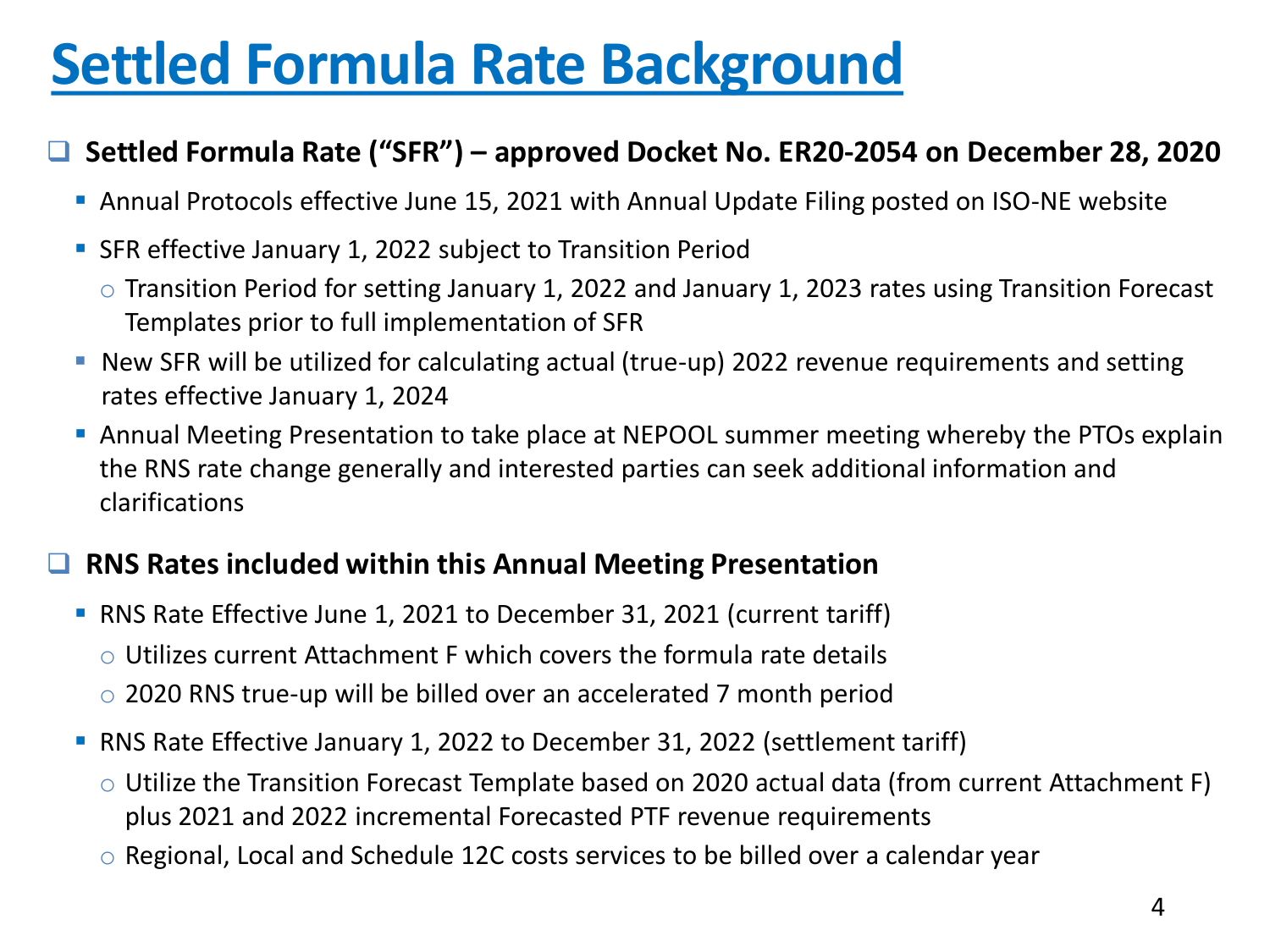## **Annual Protocols Process**



#### **Key Aspects:**

- **EXT** Annual Update Filing posted on ISO-NE website (detailed support for rate calculations)
- Data Request Process<sup>\*</sup>- NETOs have 15 to 20 days to respond to interrogatories
- Informal Challenge written challenge settled outside of FERC
- Formal Challenge challenge filed at FERC
- Moratorium no changes to the new rate structure until 2025, with limited exceptions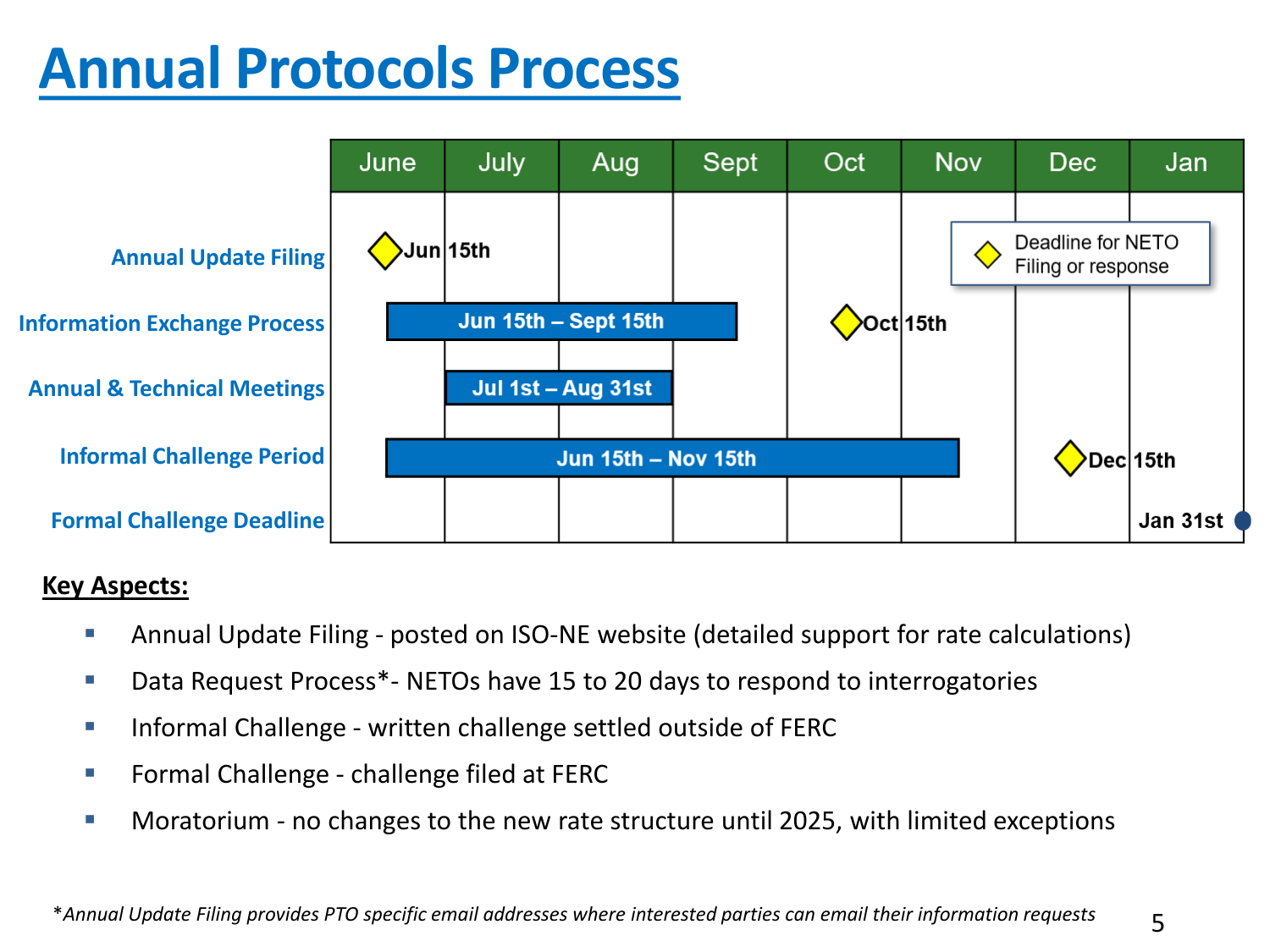# **General Rate Overview: June 1, 2021 RNS Rate**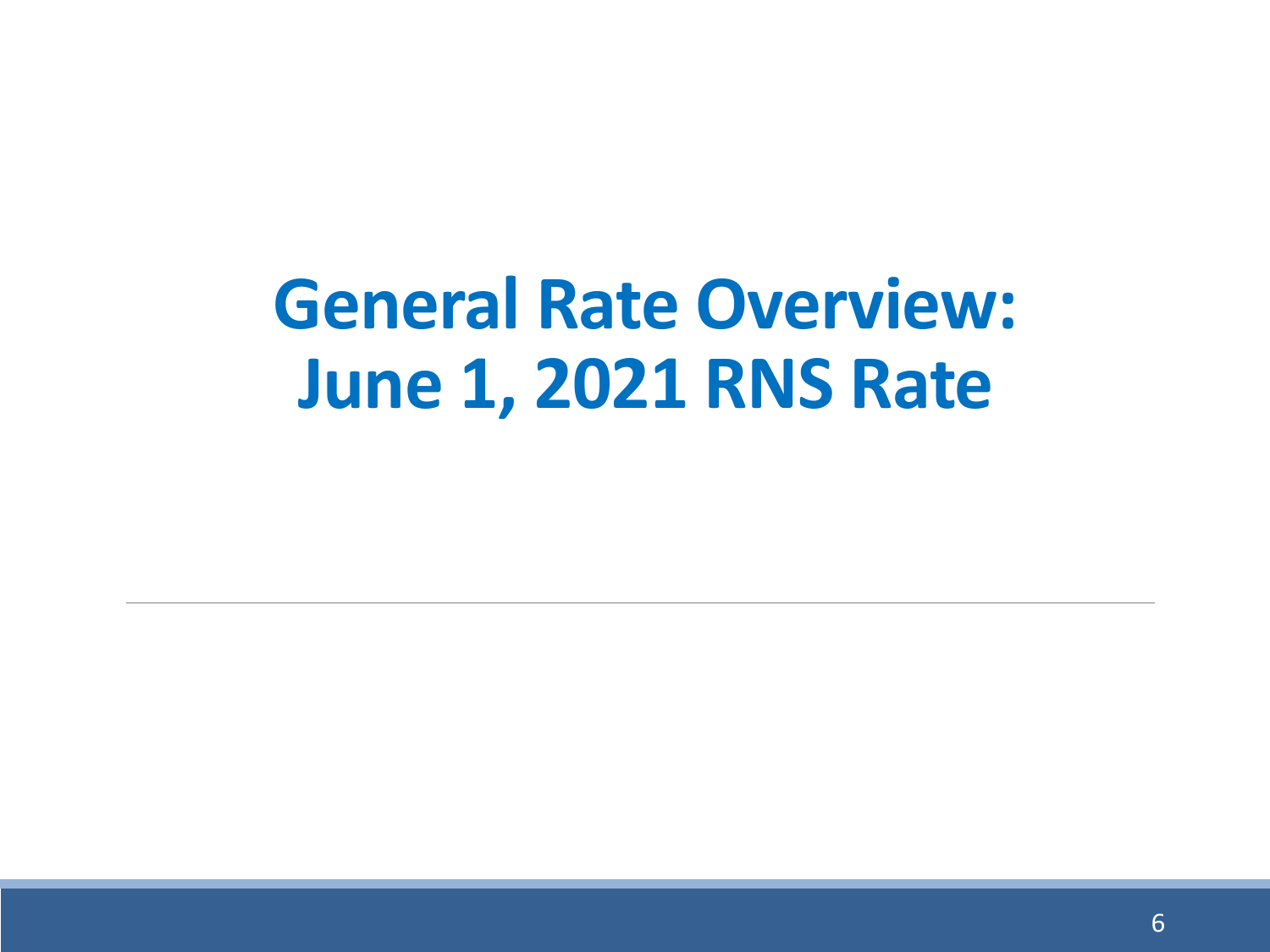## **Summary of 2021 RNS Rate Change**

## RNS Rate (\$/kW-year) at June 1, 2020 = \$129.26



\* *Fully recovered by December 2021*

7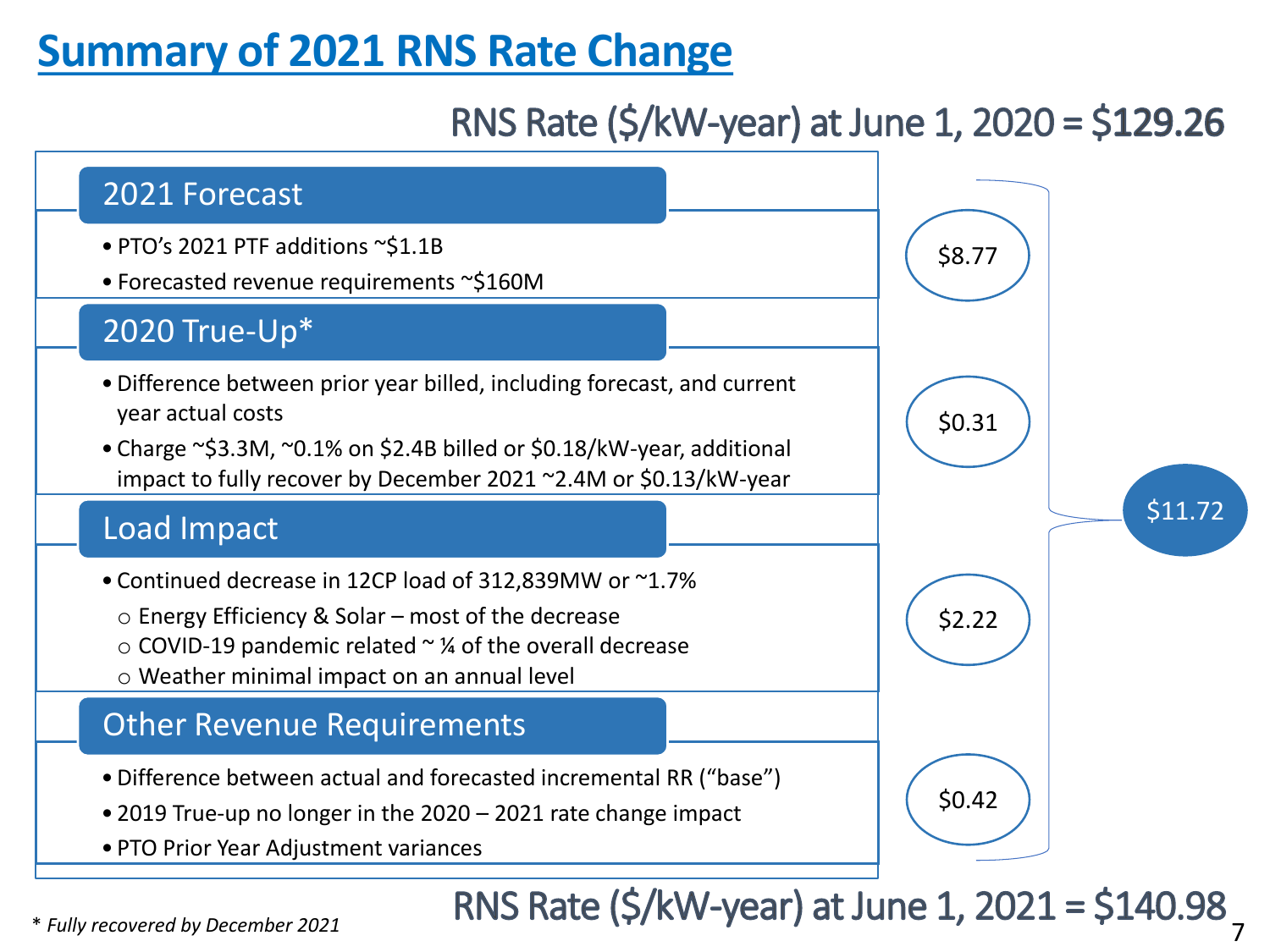#### **Summary Annual Transmission Revenue Requirements ("ATRR")**

|                | Columns (B), (C) and (D) in Millions of $\oint$ |                         |            |                         |            |                                     |                   |                                                         |                                      |  |  |
|----------------|-------------------------------------------------|-------------------------|------------|-------------------------|------------|-------------------------------------|-------------------|---------------------------------------------------------|--------------------------------------|--|--|
|                | (A)                                             |                         | (B)        |                         | (C)        |                                     | $(D) = (C) - (B)$ |                                                         | (E)=(C)/(C Ln 15) -<br>(B)/(B Ln 15) |  |  |
|                | <b>PTO</b>                                      | <b>ATRR</b><br>6/1/2020 |            | <b>ATRR</b><br>6/1/2021 |            | <b>ATRR Change</b><br>Incr./(Decr.) |                   | <b>RNS Rate Change</b><br>Incr./(Decr.)<br>(\$/kW-year) |                                      |  |  |
| $\mathbf{1}$   | <b>Central Maine Power</b>                      | \$                      | 205.8      | \$                      | 233.3      | $\zeta$                             | 27.5              | \$                                                      | 1.70                                 |  |  |
| 2 <sup>1</sup> | <b>CTMEEC</b>                                   |                         | 9.3        |                         | 9.7        |                                     | 0.4               |                                                         | 0.03                                 |  |  |
| 3              | Eversource (CL&P)                               |                         | 657.3      |                         | 722.5      |                                     | 65.2              |                                                         | 4.18                                 |  |  |
| 4              | Eversource (PSNH)                               |                         | 204.6      |                         | 240.0      |                                     | 35.4              |                                                         | 2.13                                 |  |  |
| 5.             | Eversource (NSTAR West)                         |                         | 165.2      |                         | 182.6      |                                     | 17.4              |                                                         | 1.11                                 |  |  |
| 6              | <b>Eversource (NSTAR East)</b>                  |                         | 275.5      |                         | 311.1      |                                     | 35.6              |                                                         | 2.21                                 |  |  |
|                | <b>Maine Electric Power Company</b>             |                         | 26.3       |                         | 20.6       |                                     | (5.7)             |                                                         | (0.29)                               |  |  |
| 8              | <b>National Grid</b>                            |                         | 433.5      |                         | 436.0      |                                     | 2.5               |                                                         | 0.54                                 |  |  |
| 9              | <b>NHT</b>                                      |                         | 18.7       |                         | 15.4       |                                     | (3.3)             |                                                         | (0.16)                               |  |  |
|                | 10 United Illuminating                          |                         | 165.9      |                         | 167.3      |                                     | 1.4               |                                                         | 0.23                                 |  |  |
|                | 11 VTransco                                     |                         | 179.5      |                         | 175.7      |                                     | (3.8)             |                                                         | (0.04)                               |  |  |
|                | <b>12 Versant Power</b>                         |                         | 39.5       |                         | 38.5       |                                     | (1.0)             |                                                         | (0.02)                               |  |  |
|                | 13 All Other PTOs                               |                         | 17.6       |                         | 19.2       |                                     | 1.6               |                                                         | 0.10                                 |  |  |
|                | 14 Total                                        | $\boldsymbol{\zeta}$    | 2,398.7    | $\boldsymbol{\zeta}$    | 2,572.0    | $\boldsymbol{\zeta}$                | 173.3             | $\mathsf{S}$                                            | 11.72                                |  |  |
|                | 15 2020 Average 12CP RNS Load (kW)              |                         | 18,556,527 |                         | 18,243,688 |                                     | (312, 839)        |                                                         |                                      |  |  |

8 *Note: The RNS rate above reflects the impact of transmission projects that enabled rate reductions associated with 1) Congestion Charges, 2) Daily Reliability Payments and 3) elimination of Reliability Must Run Agreements*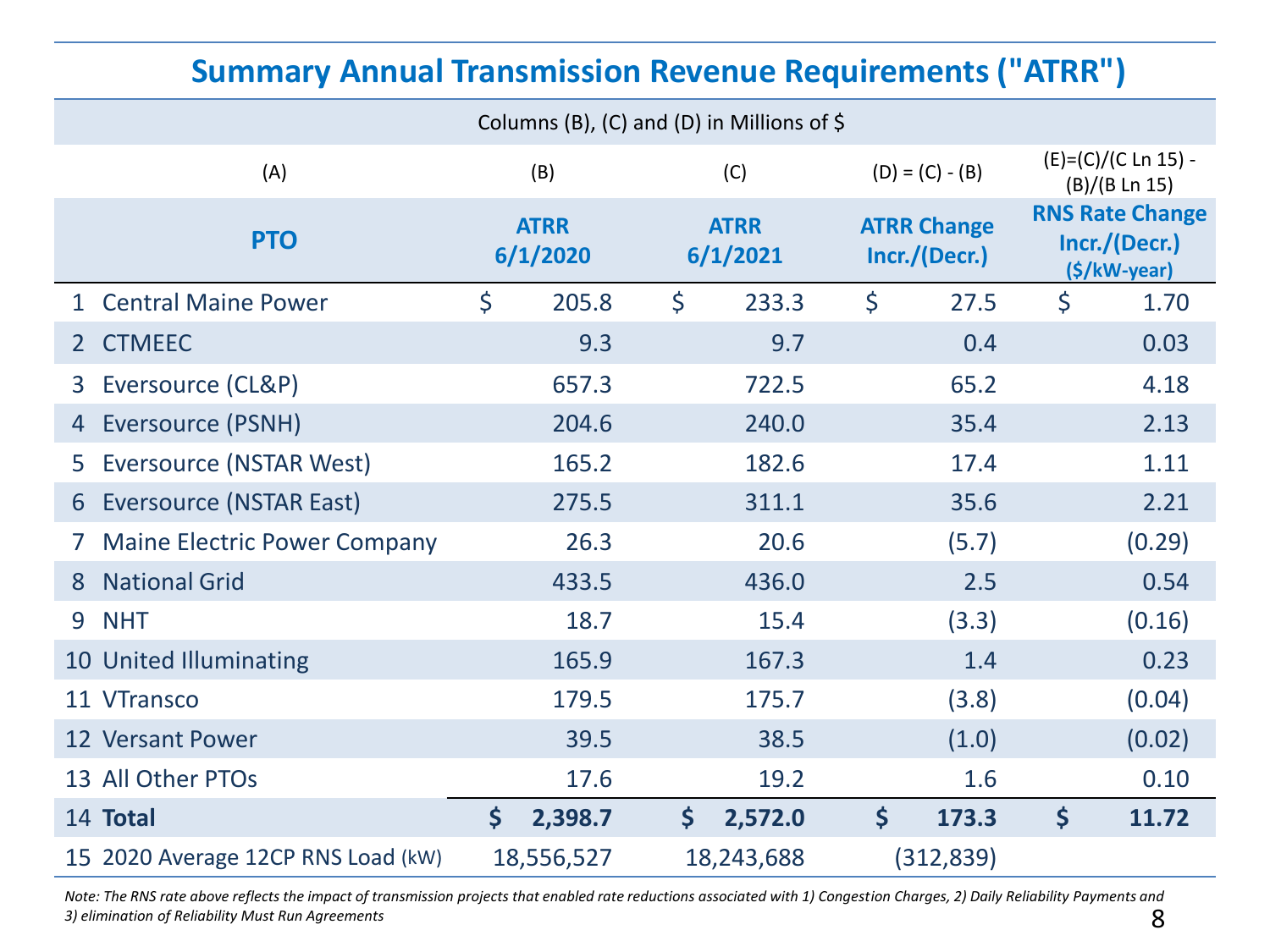#### **2021 RNS Rate Regional Forecast Summary**

|    | Columns (B) and (D) in Millions of $\oint$ |                                                      |         |                                                |                      |                                                                |  |  |  |  |
|----|--------------------------------------------|------------------------------------------------------|---------|------------------------------------------------|----------------------|----------------------------------------------------------------|--|--|--|--|
|    | (A)                                        | (B)                                                  | (C)     | $(D) = (B) \times (C)$                         |                      |                                                                |  |  |  |  |
|    | <b>PTO</b>                                 | <b>2021 PTF Projected</b><br><b>Adds (Incl CWIP)</b> |         | <b>Annual Carrying</b><br><b>Charge Factor</b> |                      | <b>Forecasted PTF</b><br><b>Revenue</b><br><b>Requirements</b> |  |  |  |  |
| 1  | <b>Central Maine Power</b>                 | $\zeta$                                              | 62.8    | 13.69%                                         | $\zeta$              | 8.6                                                            |  |  |  |  |
| 2  | <b>CTMEEC</b>                              |                                                      |         |                                                |                      |                                                                |  |  |  |  |
| 3  | Eversource (CL&P)                          |                                                      | 401.5   | 14.22%                                         |                      | 57.1                                                           |  |  |  |  |
| 4  | Eversource (PSNH)                          |                                                      | 156.8   | 15.37%                                         |                      | 24.1                                                           |  |  |  |  |
| 5  | <b>Eversource (NSTAR West)</b>             |                                                      | 76.9    | 14.43%                                         |                      | 11.1                                                           |  |  |  |  |
| 6  | <b>Eversource (NSTAR East)</b>             |                                                      | 241.9   | 12.57%                                         |                      | 30.4                                                           |  |  |  |  |
| 7  | <b>Maine Electric Power Company</b>        |                                                      | 2.7     | 14.81%                                         |                      | 0.4                                                            |  |  |  |  |
| 8  | <b>National Grid</b>                       |                                                      | 96.4    | 13.69%                                         |                      | 13.2                                                           |  |  |  |  |
| 9  | <b>NHT</b>                                 |                                                      | 0.4     | 11.35%                                         |                      | 0.1                                                            |  |  |  |  |
| 10 | <b>United Illuminating</b>                 |                                                      | 41.0    | 17.32%                                         |                      | 7.1                                                            |  |  |  |  |
| 11 | <b>VTransco</b>                            |                                                      | 46.0    | 15.65%                                         |                      | 7.2                                                            |  |  |  |  |
| 12 | <b>Versant Power</b>                       |                                                      | 4.7     | 8.51%                                          |                      | 0.4                                                            |  |  |  |  |
| 13 | <b>All Other PTOs</b>                      |                                                      | 1.3     | 23.08%                                         |                      | 0.3                                                            |  |  |  |  |
| 14 | <b>Total</b>                               | $\mathsf{S}$                                         | 1,132.4 |                                                | $\mathsf{S}$         | 160.0                                                          |  |  |  |  |
| 15 | 2020 Average 12CP RNS Load (kW)            |                                                      |         |                                                |                      | 18,243,688                                                     |  |  |  |  |
| 16 | 6/1/21 RNS Rate Impact (\$/kW-year)        |                                                      |         |                                                | $\boldsymbol{\zeta}$ | 8.77                                                           |  |  |  |  |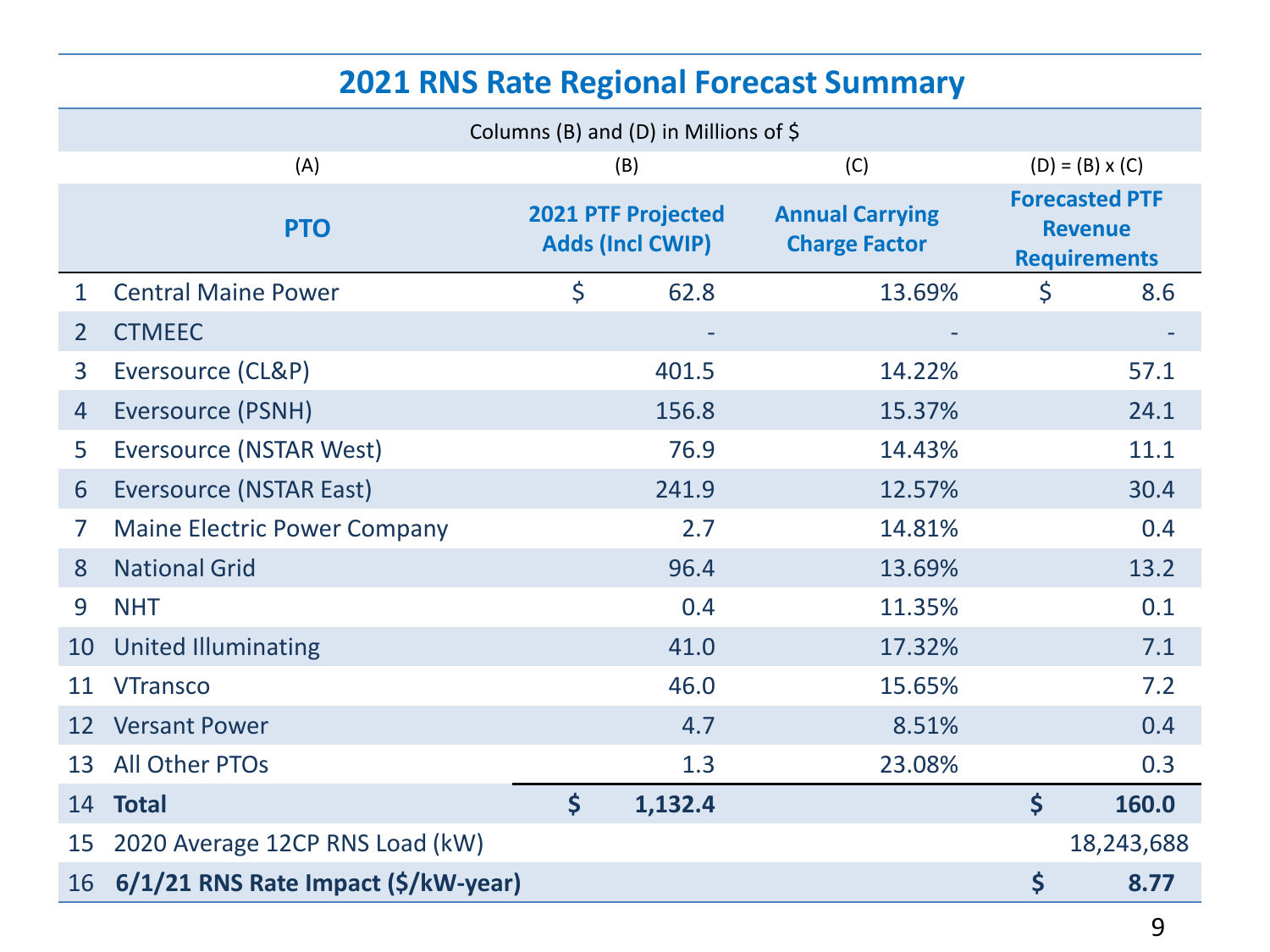#### **June 1, 2021 RNS Rates Annual True-up Summary**

|                | Columns (B) – (F) in Millions of \$ |                    |                                                                              |              |                                     |                                                        |       |                                      |                   |                                                                         |                |  |
|----------------|-------------------------------------|--------------------|------------------------------------------------------------------------------|--------------|-------------------------------------|--------------------------------------------------------|-------|--------------------------------------|-------------------|-------------------------------------------------------------------------|----------------|--|
|                | (A)                                 |                    | (B)                                                                          |              | (C)                                 |                                                        | (D)   |                                      | $(E) = (F) - (D)$ |                                                                         | $(F)=(D)*12/7$ |  |
|                | <b>PTO</b>                          |                    | <b>PTF RR 2019</b><br><b>Actual + 2020</b><br><b>Forecast</b><br>(As Billed) |              | <b>PTF RR 2020</b><br><b>Actual</b> | <b>Difference</b><br>(Over)/Under<br><b>Collection</b> |       | <b>Acceleration</b><br><b>Impact</b> |                   | <b>Difference</b><br>(Over)/Under<br><b>Collection</b><br>(Accelerated) |                |  |
| $\mathbf 1$    | <b>Central Maine Power</b>          | \$                 | 223.2                                                                        | $\zeta$      | 226.8                               | $\zeta$                                                | 3.6   | $\zeta$                              | 2.6               | $\zeta$                                                                 | 6.2            |  |
| $\overline{2}$ | <b>CTMEEC</b>                       |                    | 9.5                                                                          |              | 9.6                                 |                                                        | 0.1   |                                      | 0.1               |                                                                         | 0.2            |  |
| $\overline{3}$ | Eversource (CL&P)                   |                    | 638.4                                                                        |              | 648.1                               |                                                        | 9.7   |                                      | 6.9               |                                                                         | 16.6           |  |
| $\overline{4}$ | <b>Eversource (PSNH)</b>            |                    | 212.2                                                                        |              | 213.5                               |                                                        | 1.3   |                                      | 0.9               |                                                                         | 2.2            |  |
| 5              | <b>Eversource (NSTAR West)</b>      |                    | 164.4                                                                        |              | 167.0                               |                                                        | 2.6   |                                      | 1.8               |                                                                         | 4.4            |  |
| 6              | Eversource (NSTAR East)             |                    | 289.8                                                                        |              | 286.5                               |                                                        | (3.3) |                                      | (2.4)             |                                                                         | (5.7)          |  |
| $\overline{7}$ | <b>Maine Electric Power Company</b> |                    | 22.7                                                                         |              | 21.8                                |                                                        | (0.9) |                                      | (0.6)             |                                                                         | (1.5)          |  |
| 8              | <b>National Grid</b>                |                    | 427.6                                                                        |              | 425.8                               |                                                        | (1.8) |                                      | (1.3)             |                                                                         | (3.1)          |  |
| 9              | <b>NHT</b>                          |                    | 19.9                                                                         |              | 18.3                                |                                                        | (1.6) |                                      | (1.1)             |                                                                         | (2.7)          |  |
| 10             | <b>United Illuminating</b>          |                    | 171.0                                                                        |              | 167.1                               |                                                        | (3.9) |                                      | (2.8)             |                                                                         | (6.7)          |  |
| 11             | <b>VTransco</b>                     |                    | 176.3                                                                        |              | 173.5                               |                                                        | (2.8) |                                      | (2.0)             |                                                                         | (4.8)          |  |
| 12             | <b>Versant Power</b>                |                    | 39.4                                                                         |              | 39.0                                |                                                        | (0.4) |                                      | (0.3)             |                                                                         | (0.7)          |  |
| 13             | <b>All Other PTOs</b>               |                    | 17.5                                                                         |              | 18.1                                |                                                        | 0.6   |                                      | 0.5               |                                                                         | 1.1            |  |
| 14             | <b>Total</b>                        | $\mathsf{\dot{S}}$ | 2,411.9                                                                      | $\mathsf{S}$ | 2,415.1                             | $\boldsymbol{\zeta}$                                   | 3.2   | $\boldsymbol{\zeta}$                 | 2.3               | $\mathsf{\dot{S}}$                                                      | 5.5            |  |
| 15             | <b>Interest on Difference</b>       |                    |                                                                              |              |                                     |                                                        | 0.1   |                                      | 0.1               |                                                                         | 0.2            |  |
| 16             | <b>Total True-up</b>                |                    |                                                                              |              |                                     | $\mathsf{S}$                                           | 3.3   | $\boldsymbol{\zeta}$                 | 2.4               | $\boldsymbol{\zeta}$                                                    | 5.7            |  |
| 17             | 2020 Average 12CP RNS Load (kW)     |                    |                                                                              |              |                                     |                                                        |       |                                      |                   |                                                                         | 18,243,688     |  |
| 18             | 6/1/21 RNS Rate Impact (\$/kW-year) |                    |                                                                              |              |                                     | \$                                                     | 0.18  | \$                                   | 0.13              | \$                                                                      | 0.31           |  |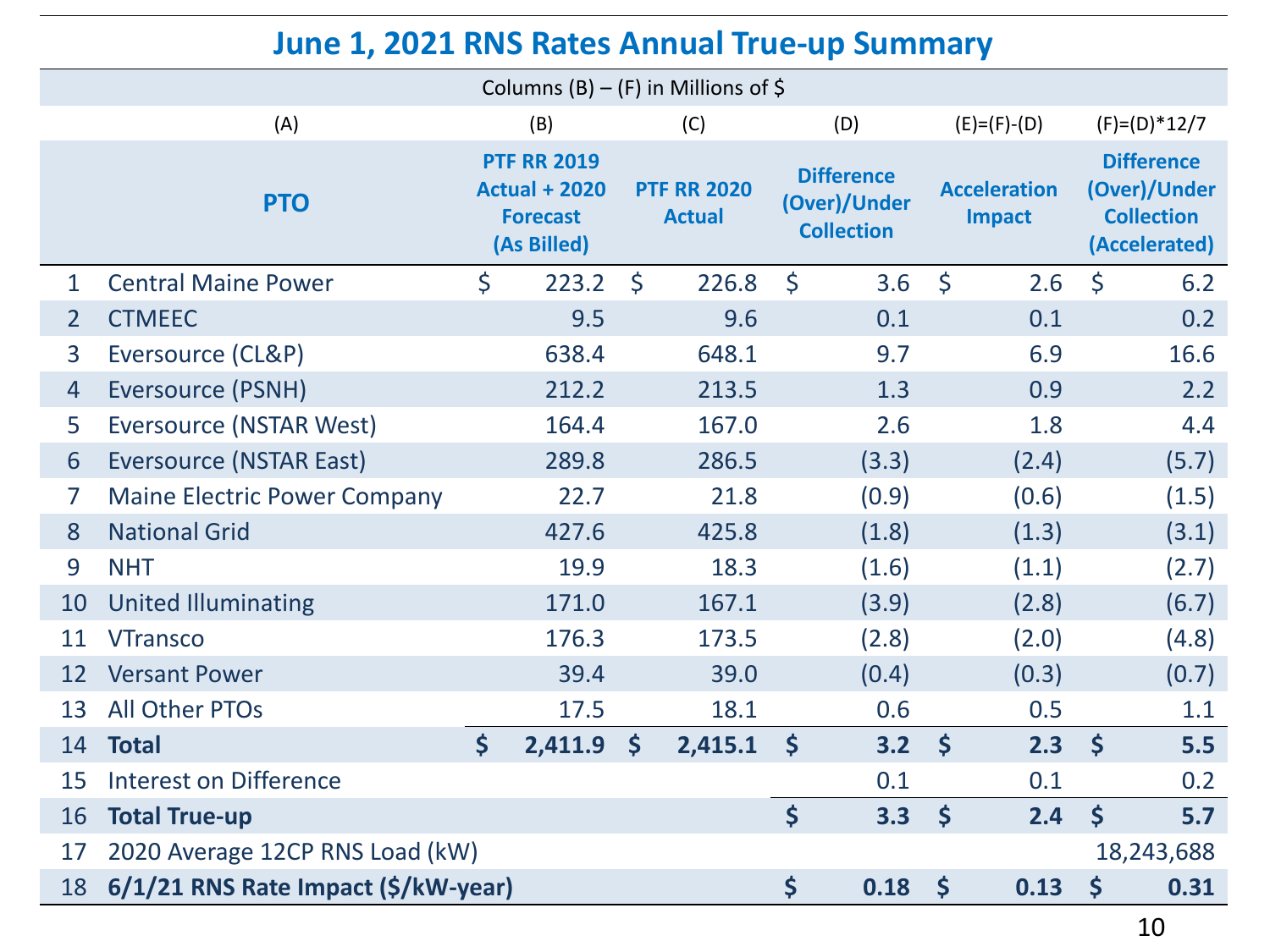|                     | <b>RNS Load Impact</b>                                                                               |              | <b>PTF Rev Req</b><br>(\$ in Millions) |                       | 6/1/21<br><b>RNS Rate</b><br>(\$/kW-year) |  |  |
|---------------------|------------------------------------------------------------------------------------------------------|--------------|----------------------------------------|-----------------------|-------------------------------------------|--|--|
|                     |                                                                                                      |              |                                        |                       |                                           |  |  |
| $\mathbf{1}$        | RNS ATRR @ 6/1/20                                                                                    | $\varsigma$  | 2,398.7                                |                       |                                           |  |  |
| 2 <sup>1</sup>      | 2019 12CP RNS Load (kW)                                                                              |              | 18,556,527                             | $\mathsf{S}$          | 129.26                                    |  |  |
| $\overline{3}$      | 2020 12CP RNS Load (kW)                                                                              |              | 18,243,688                             |                       | 131.48                                    |  |  |
|                     |                                                                                                      |              |                                        |                       |                                           |  |  |
| $\overline{4}$      | 6/1/21 RNS Rate Impact (\$kW-year) (Line 3 - Line 2)                                                 |              |                                        | \$                    | 2.22                                      |  |  |
|                     |                                                                                                      |              |                                        |                       |                                           |  |  |
|                     | <b>Other ATRR Variances</b>                                                                          |              | <b>PTF Rev Req</b><br>(\$ in Millions) |                       | 6/1/21<br><b>RNS Rate</b><br>(\$/kW-year) |  |  |
| $\mathbf{1}$        | 2019 True Up - No longer in June 1 2021 RNS Rate                                                     | $\zeta$      | (4.4)                                  | $\zeta$               | 0.24                                      |  |  |
| $\overline{2}$<br>3 | Actual Incremental Rev Requirements from 2019 to 2020<br>2020 Forecasted RR from Forecasted Cap Adds | $\zeta$      | 151.2<br>148.3                         |                       |                                           |  |  |
| 4                   | "Base" RR Variance                                                                                   | $\mathsf{S}$ | 2.9                                    |                       | 0.16                                      |  |  |
| 5<br>6              | Prior Year Adjustments in June 1 2021 RNS Rate<br>Prior Year Adjustments in June 1 2020 RNS Rate     | \$           | (8.8)<br>(9.1)                         |                       |                                           |  |  |
| $\overline{7}$      | Prior Year Adjustments Variance                                                                      | $\mathsf{S}$ | 0.3                                    |                       | 0.02                                      |  |  |
|                     | 8 6/1/21 RNS Rate Impact (\$kW-year) (Lines 1 + 4 + 7)                                               |              |                                        | $\mathsf{\mathsf{S}}$ | 0.42                                      |  |  |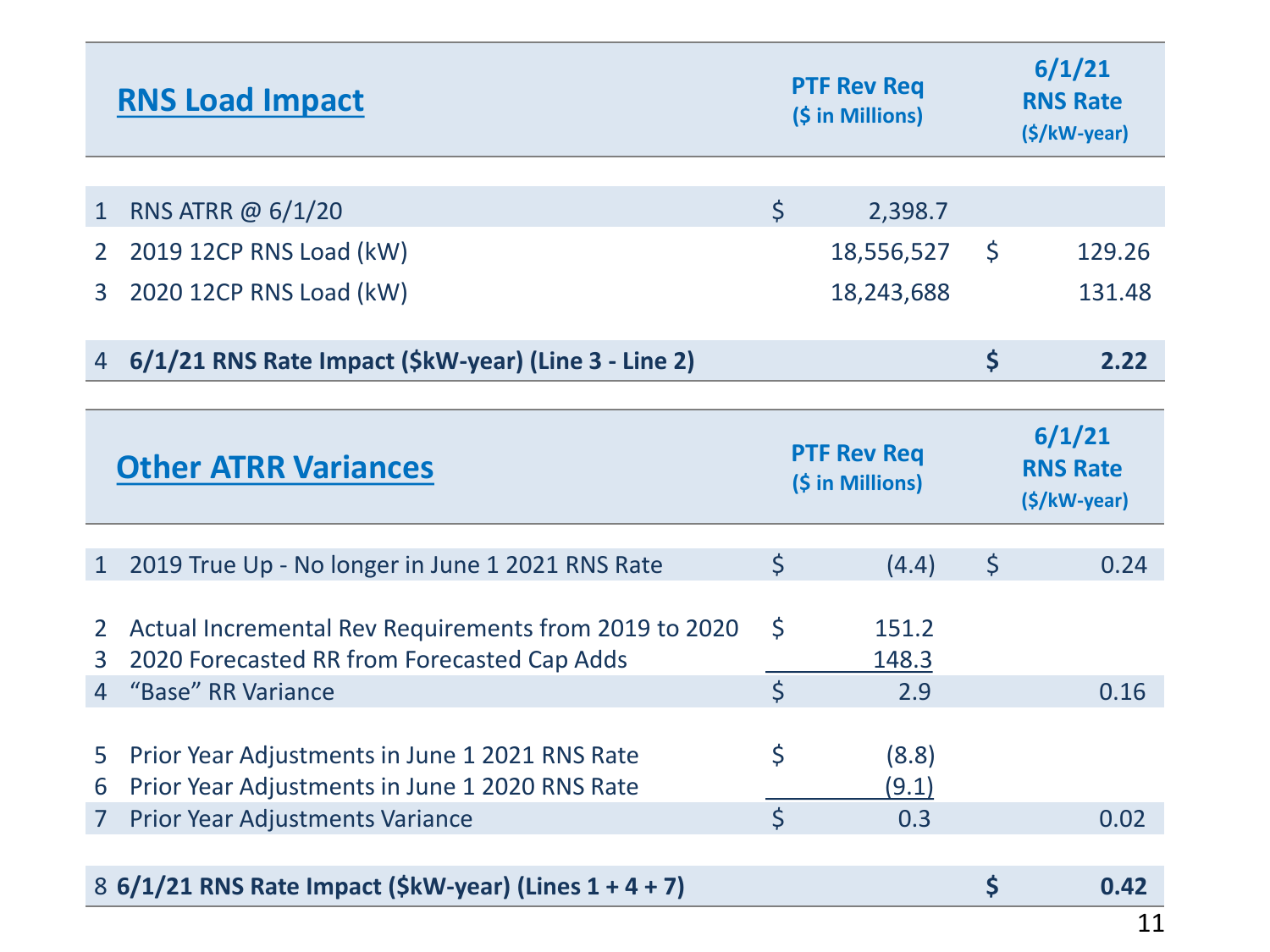# **General Rate Overview: January 1, 2022 RNS Rate**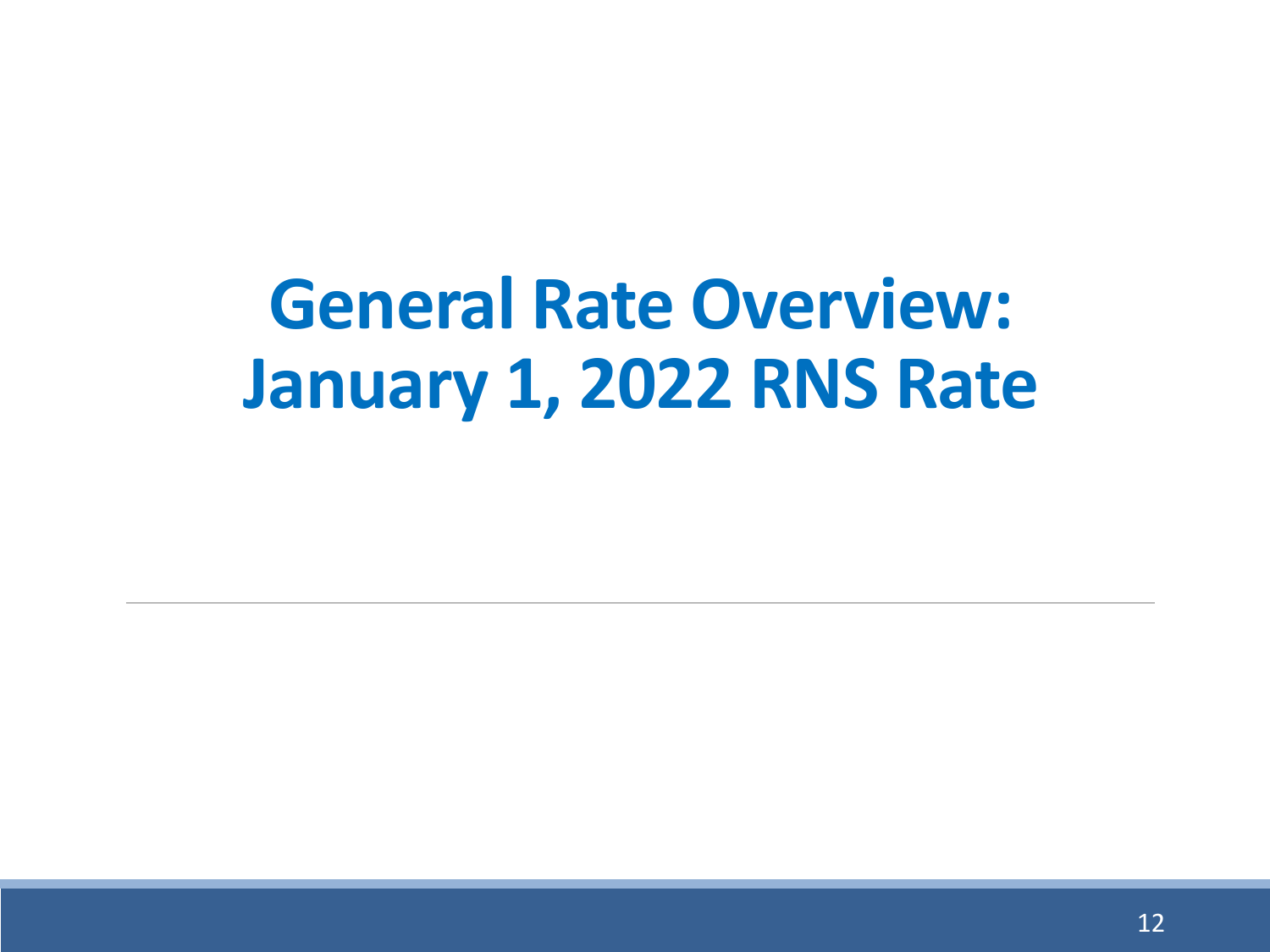# **Transition Forecast Template Details**

The January 1, 2022 and January 1, 2023 rates to be set utilizing the Transition Forecast Template within Attachment II of the Settlement Agreement



#### **Actual Revenue Requirement:**

• 2020 actual revenue requirement calculated under current rates, excluding 2020 true-up and other PTO adjustments

#### **Forecasted Incremental Revenue Requirement:**

- 2021 Plant In-Service Forecast x Annual CCF
- 2022 Five Quarter Average Plant In-Service Forecast x Annual CCF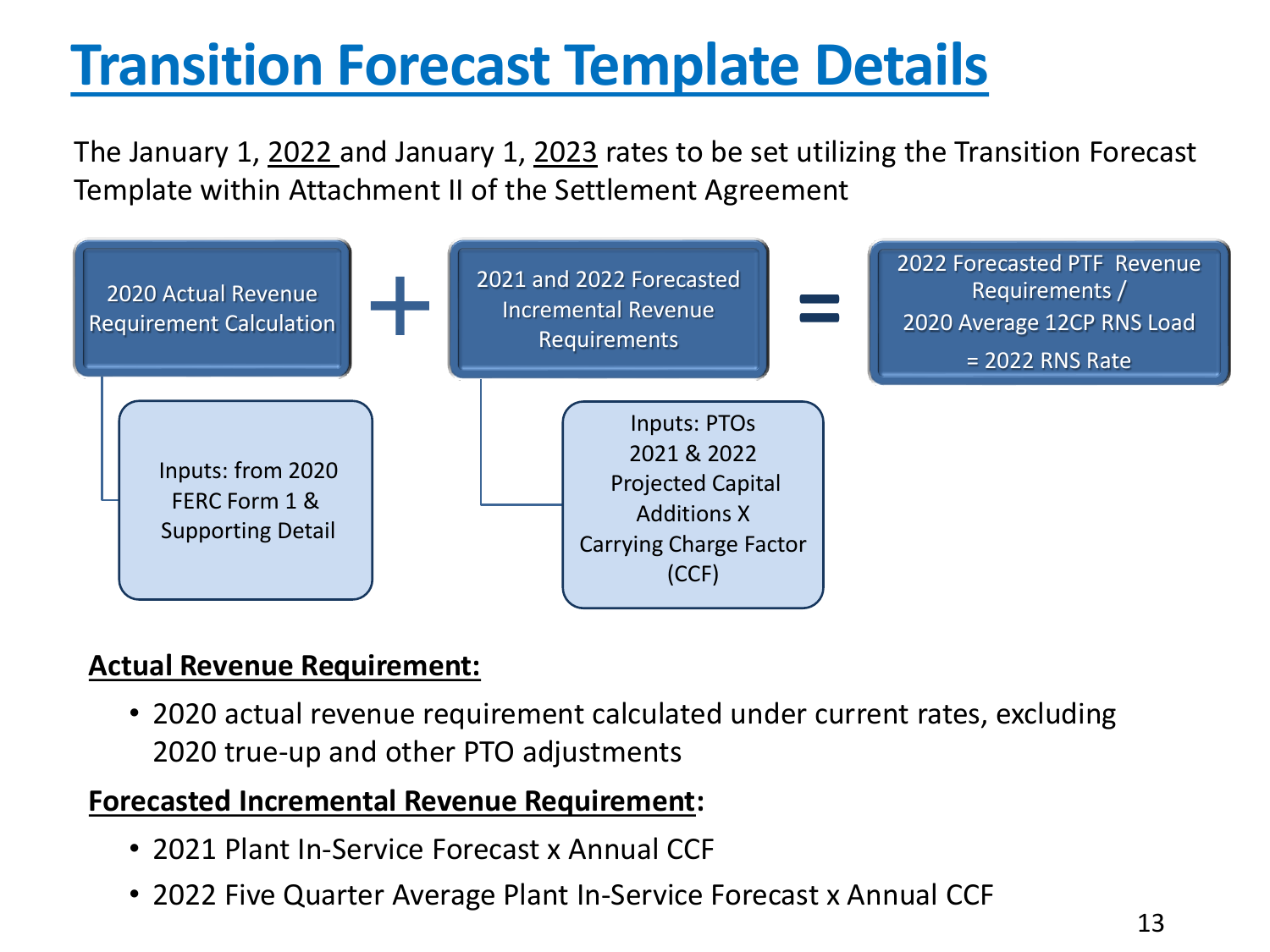## **January 1, 2022 RNS Rate Summary**

|                |                                             | (A)                                                                                                      | (B)                                                                       | (C)                                                                                       | $(D) = (A) + (B) + (C)$                              |
|----------------|---------------------------------------------|----------------------------------------------------------------------------------------------------------|---------------------------------------------------------------------------|-------------------------------------------------------------------------------------------|------------------------------------------------------|
|                | <b>Description</b>                          | 2020 Actual<br><b>Effective RNS Rate</b><br><b>(Excluding True-up &amp;</b><br><b>Adjusted for Load)</b> | 2021 Incremental<br><b>PTF Revenue</b><br><b>Requirement</b><br>(Slide 9) | <b>2022 Incremental</b><br><b>PTF Revenue</b><br><b>Requirements</b><br><b>(Slide 15)</b> | <b>RNS Rate Effective</b><br><b>January 1, 2022*</b> |
| $\mathbf{1}$   | <b>Total NE Rev Req</b><br>(\$ in Millions) | \$2,406.3                                                                                                | \$160.0                                                                   | \$55.8                                                                                    | \$2,622.1                                            |
| $\overline{2}$ | 2020 Average 12CP<br><b>RNS Load (kW)</b>   | 18,243,688                                                                                               | 18,243,688                                                                | 18,243,688                                                                                | 18,243,688                                           |
| 3              | <b>Total NE RNS</b><br>\$/kW-year           | \$131.90                                                                                                 | \$8.77                                                                    | \$3.06                                                                                    | \$143.73                                             |

\* PTO AC is also presenting a supplemental January 1, 2022 RNS – Order No. 864 rate that reflects one year of estimated excess ADIT amortization (Slide 16).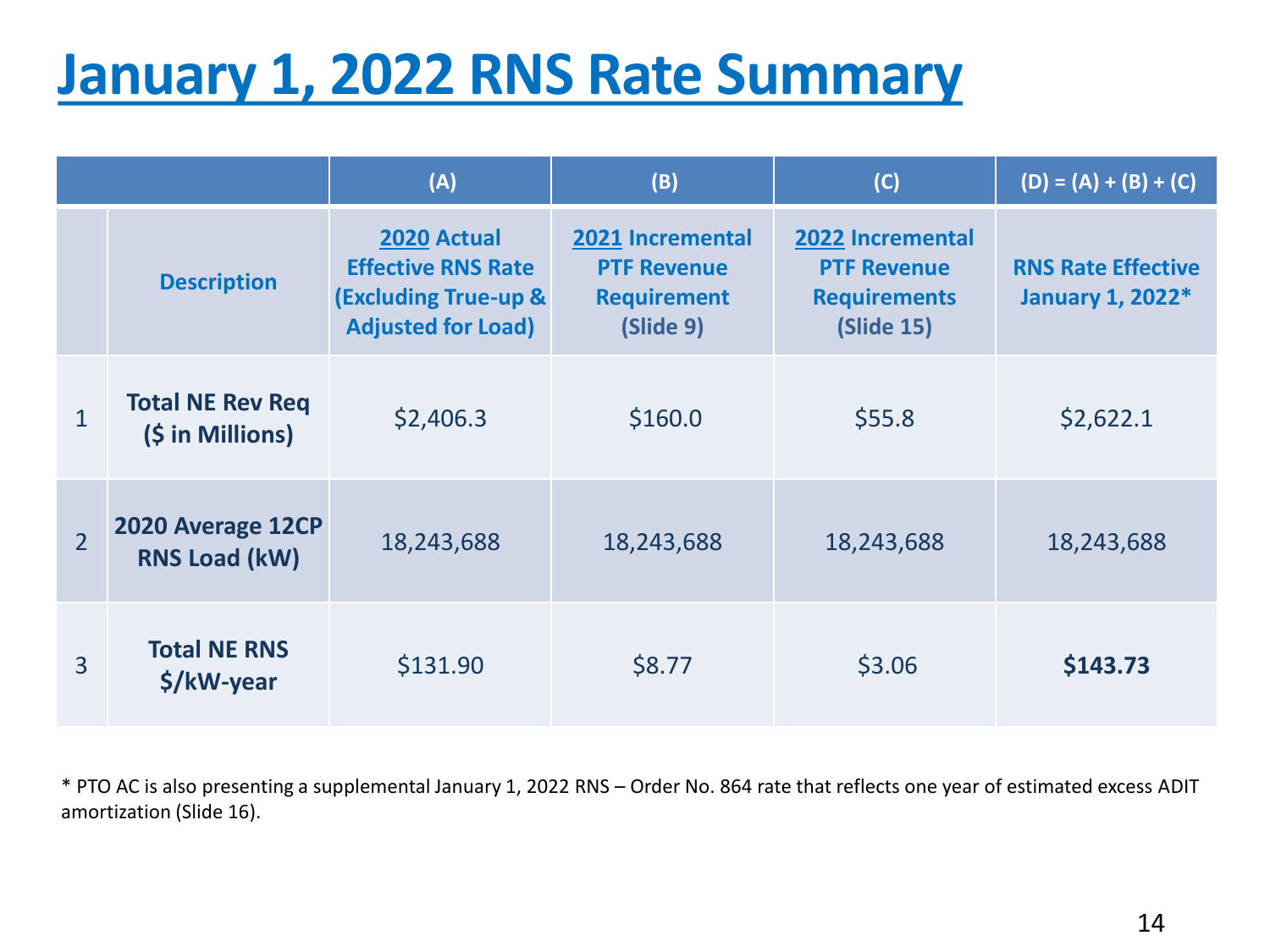#### **2022 Regional Forecast Summary**

|                 | Columns (B), (C) and (D) in Millions of $$$ |                                                   |         |                                                                         |       |                                                        |                                                                                           |            |  |  |  |  |
|-----------------|---------------------------------------------|---------------------------------------------------|---------|-------------------------------------------------------------------------|-------|--------------------------------------------------------|-------------------------------------------------------------------------------------------|------------|--|--|--|--|
|                 | (A)                                         |                                                   | (B)     | (C)                                                                     |       | (D)                                                    | $(E) = (C) \times (D)$                                                                    |            |  |  |  |  |
|                 | <b>PTO</b>                                  | <b>2022 Projected</b><br><b>Year End PTF Adds</b> |         | <b>2022 Projected</b><br><b>Five Quarter</b><br><b>Average PTF Adds</b> |       | 2022 Annual<br><b>Carrying Charge</b><br><b>Factor</b> | <b>2022 Forecasted</b><br><b>Incremental PTF</b><br><b>Revenue</b><br><b>Requirements</b> |            |  |  |  |  |
| $\mathbf{1}$    | <b>Central Maine Power</b>                  | $\zeta$                                           | 9.7     | $\zeta$<br>1.9                                                          |       | 11.69%                                                 | $\zeta$                                                                                   | 0.2        |  |  |  |  |
| $\overline{2}$  | <b>CTMEEC</b>                               |                                                   |         |                                                                         |       | 0.00%                                                  |                                                                                           |            |  |  |  |  |
| $\overline{3}$  | Eversource (CL&P)                           |                                                   | 255.2   |                                                                         | 93.7  | 13.93%                                                 |                                                                                           | 13.1       |  |  |  |  |
| $\vert 4 \vert$ | <b>Eversource (PSNH)</b>                    |                                                   | 137.8   |                                                                         | 57.9  | 15.21%                                                 |                                                                                           | 8.8        |  |  |  |  |
| 5               | <b>Eversource (NSTAR West)</b>              |                                                   | 25.5    |                                                                         | 10.7  | 12.93%                                                 |                                                                                           | 1.4        |  |  |  |  |
| 6               | Eversource (NSTAR East)                     |                                                   | 335.6   |                                                                         | 100.3 | 12.61%                                                 |                                                                                           | 12.6       |  |  |  |  |
| $\overline{7}$  | <b>Maine Electric Power Company</b>         |                                                   |         |                                                                         |       | 14.78%                                                 |                                                                                           |            |  |  |  |  |
| 8               | <b>National Grid</b>                        |                                                   | 126.4   |                                                                         | 55.8  | 14.10%                                                 |                                                                                           | 7.9        |  |  |  |  |
| 9               | <b>NHT</b>                                  |                                                   | 34.1    |                                                                         | 20.1  | 17.90%                                                 |                                                                                           | 3.6        |  |  |  |  |
|                 | 10 United Illuminating                      |                                                   | 68.4    |                                                                         | 33.8  | 17.23%                                                 |                                                                                           | 5.8        |  |  |  |  |
|                 | 11 VTransco                                 |                                                   | 36.5    |                                                                         | 13.9  | 14.43%                                                 |                                                                                           | 2.0        |  |  |  |  |
|                 | 12 Versant Power                            |                                                   | 5.5     |                                                                         | 1.1   | 6.95%                                                  |                                                                                           | 0.1        |  |  |  |  |
|                 | 13 All Other PTOs                           |                                                   | 4.3     |                                                                         | 2.4   | 13.28%                                                 |                                                                                           | 0.3        |  |  |  |  |
|                 | 14 Total                                    | $\mathsf{\mathsf{S}}$                             | 1,039.0 | $\mathsf{\mathsf{S}}$                                                   | 391.6 |                                                        | $\mathsf{\mathsf{S}}$                                                                     | 55.8       |  |  |  |  |
|                 | 15 2020 Average 12CP RNS Load (kW)          |                                                   |         |                                                                         |       |                                                        |                                                                                           | 18,243,688 |  |  |  |  |
|                 | 16 1/1/22 RNS Rate Impact (\$/kW-year)      |                                                   |         |                                                                         |       |                                                        |                                                                                           | \$3.06     |  |  |  |  |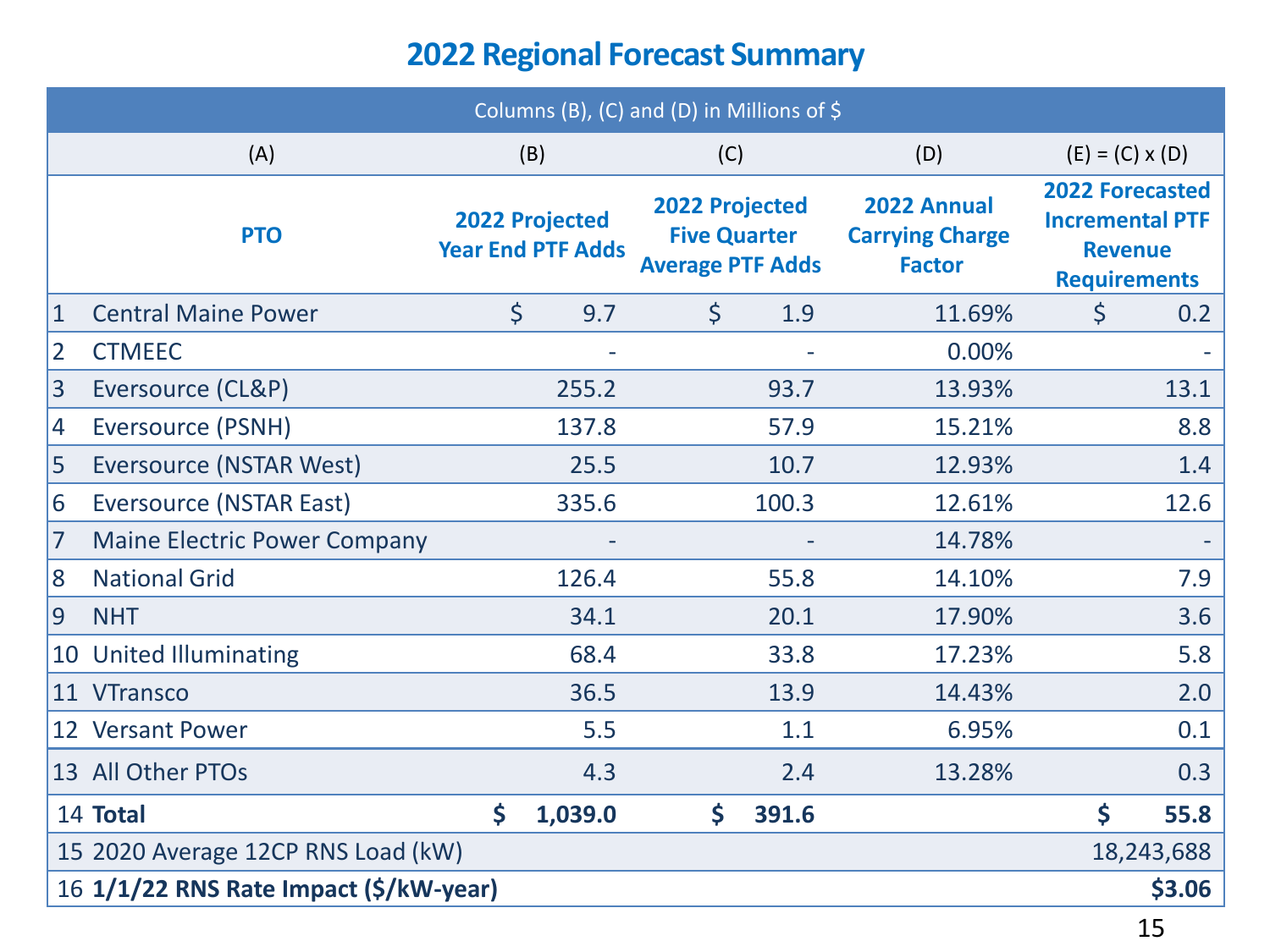## **Supplemental January 1, 2022 RNS Rate**

❑ FERC Order 864 addressed rate impacts of the 2017 Tax Cuts and Jobs Act

- Requires the return of Excess ADIT to customers
- Utilities were required to file compliance with Order 864 before amortizing Excess ADIT and reflecting amortization in rates
- ❑ Joint NETO Supplemental Order 864 compliance filing committed to include Excess ADIT amortization in the January 1, 2022 RNS rate if FERC approves the compliance filing in 2021, expediting the return of these monies to customers\*
- ❑ Annual Update filing includes adjusted estimate of 2022 PTF revenue requirements and a supplemental January 1, 2022 RNS rate reflecting Excess ADIT amortization
	- **The supplemental rate will be in effect January 1, 2022 if FERC approves the NETOs joint** supplemental Order 864 Compliance filings submitted February 12, 2021 in Docket No. ER21-1130 in 2021
- ❑ **2022 RNS rate with one year of estimated Excess ADIT amortization (~\$17.3M) = \$142.78**

**<sup>\*</sup>** For purposes of the supplemental Order No. 864 compliance filing, the NETOs are Central Maine Power Company; Eversource Energy Service Company as agent for: The Connecticut Light and Power Company, NSTAR Electric Company, and Public Service Company of New Hampshire; Fitchburg Gas and Electric Light Company; Green Mountain Power Corporation; Maine Electric Power Company; New England Power Company , d/b/a National Grid; New Hampshire Transmission, LLC; The United Illuminating Company; Unitil Energy Systems, Inc.; Vermont Transco LLC, acting by and through its Manager, Vermont Electric Power Co., Inc.; and Versant Power (f/k/a Emera Maine).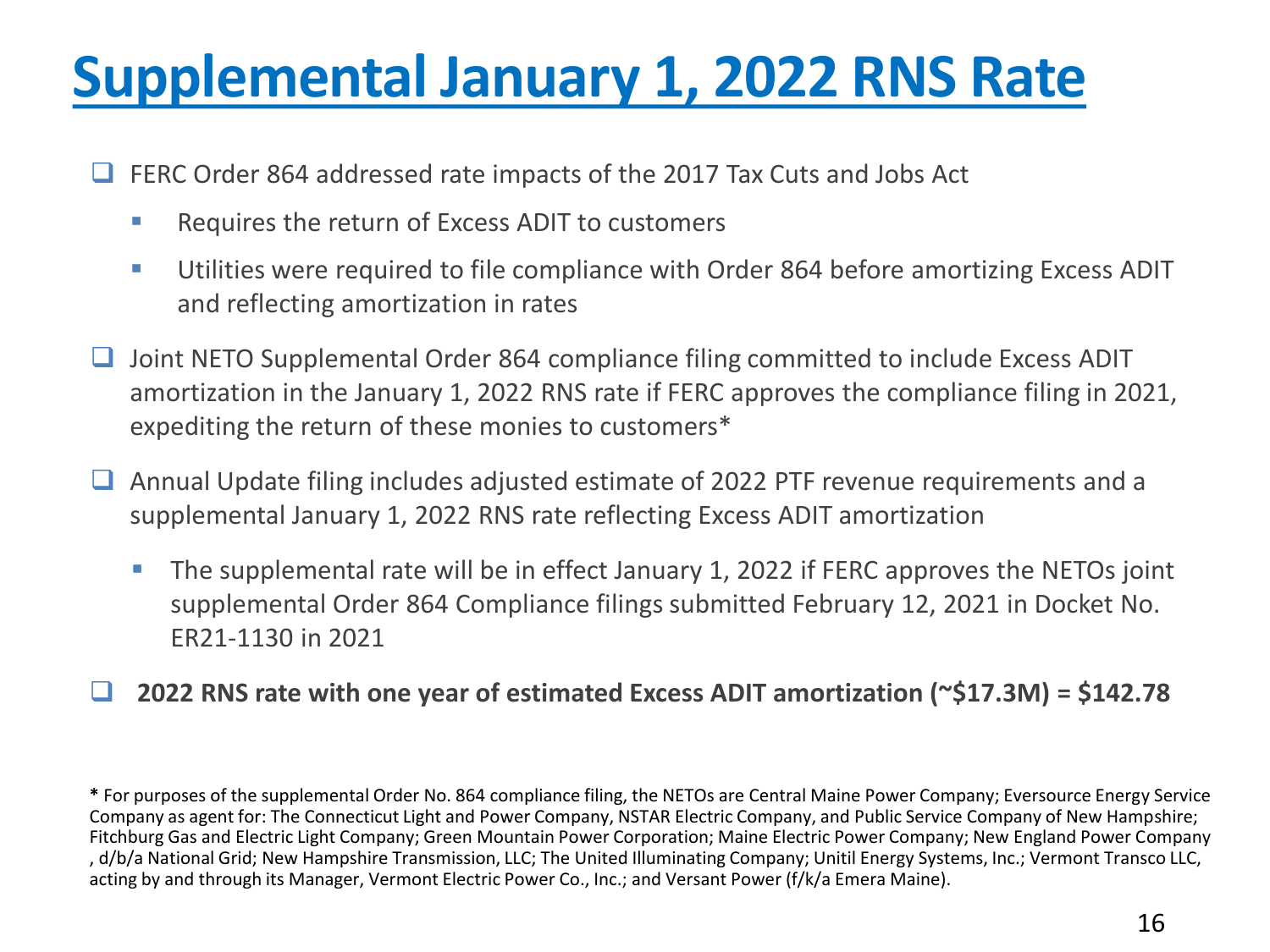

## ANY QUESTIONS?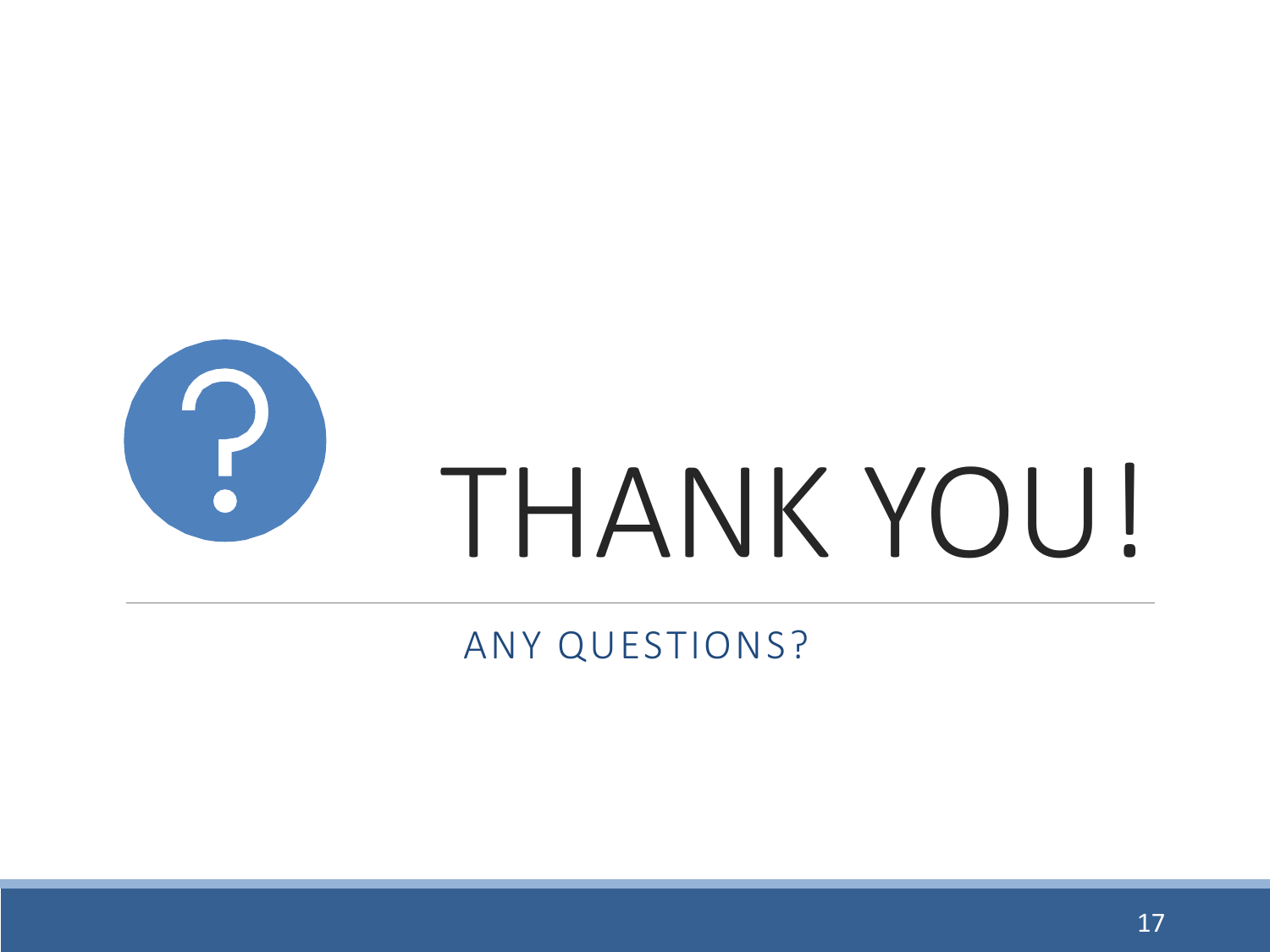# Appendix

## HISTORICAL RNS RATES

PTF INVESTMENT HISTORY